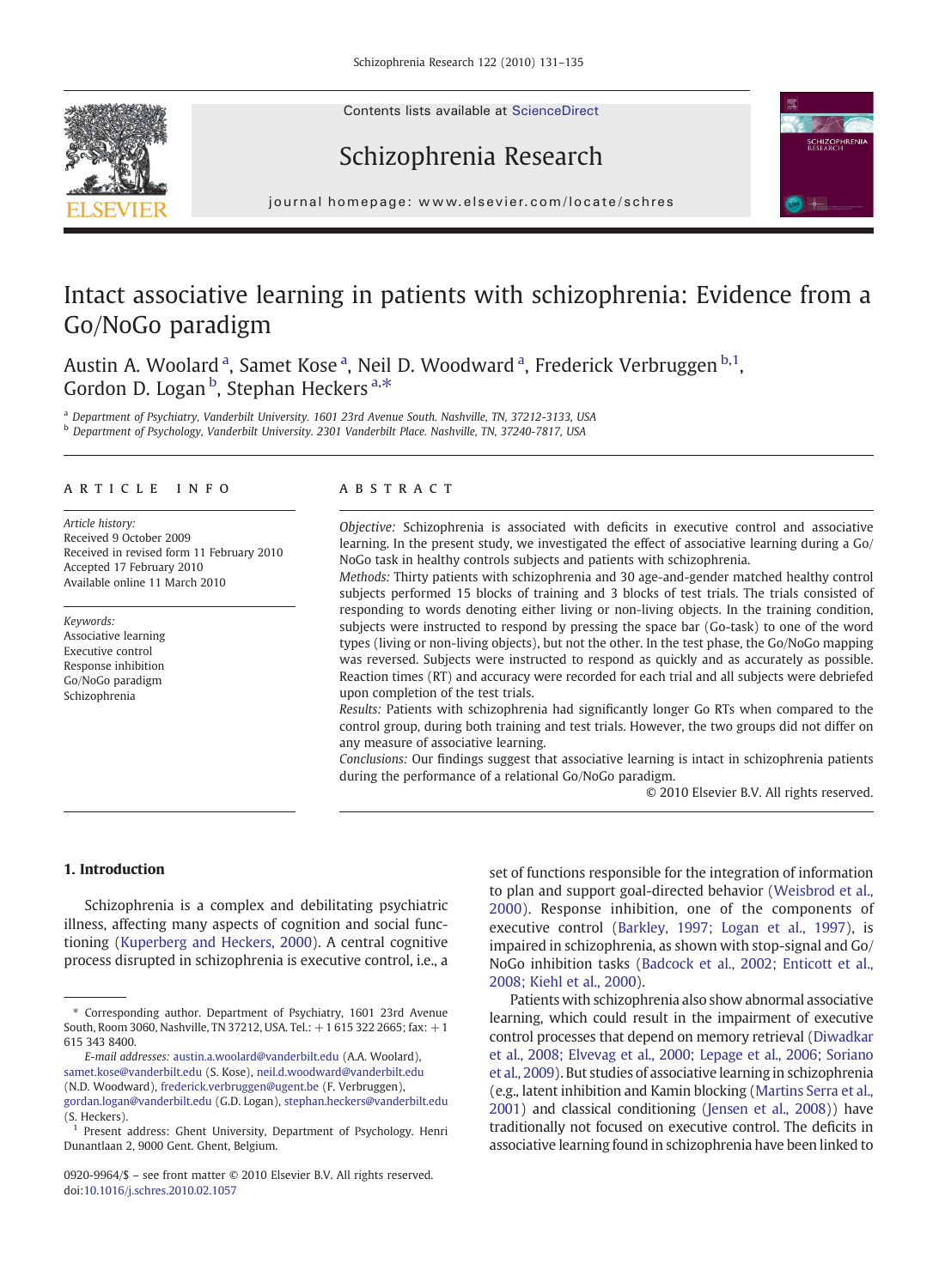anatomical and functional abnormalities of a fronto-hippocampal circuit [\(Diwadkar et al., 2008\)](#page-4-0), whereas deficits of response inhibition have been linked to abnormalities of a fronto-striatal circuit [\(Blasi et al., 2006](#page-4-0)).

Here, we wanted to study the learning of a stimulus– response association and the strength of such binding during a subsequent reversal of the learned association in patients with schizophrenia. We employed a recently developed Go/ NoGo paradigm ([Verbruggen and Logan, 2008a](#page-4-0)). In this paradigm, subjects learned stimulus–response associations and the effectiveness of these learned associations was evaluated in the test phase of the paradigm in which the stimulus–response mapping was reversed. Our previous results show that healthy subjects learn stimulus–stop associations, as indicated by longer reaction times (RT) for old stimuli in the test phase, compared to learning a new set of stimulus–response pairings [\(Verbruggen and Logan,](#page-4-0) [2008a](#page-4-0)). Furthermore, our previous results show an increase in RTs for old stimuli in the test phase following the reversed mapping, compared to the same set of stimuli during training. The reversed mapping from the training phase to the test phase creates a mapping-switch cost which serves as an index of relational memory.

Since control processes rely on both executive processes and memory retrieval [\(Verbruggen and Logan, 2008b](#page-4-0)), this version of the Go/NoGo paradigm allowed us to assess whether patients with schizophrenia show an associative learning deficit that impacts their executive ability to inhibit responses. We hypothesized that patients are impaired in learning the stimulus‐stop associations and that the mapping-switch cost of the reversed mapping in the test phase is decreased.

# 2. Materials and method

# 2.1. Subjects

Thirty healthy control subjects and 30 schizophrenia patients participated for monetary compensation (\$32). All subjects reported normal or corrected-to-normal vision and were native speakers of English. The two groups were matched for age, sex, and level of parental education but differed significantly in the level of subject education and estimated pre-morbid IQ (see Table 1). The patient group

#### Table 1

Demographic and clinical information.

|                        | Healthy control       | Schizophrenia         |
|------------------------|-----------------------|-----------------------|
| Age                    | $39.63 + 12.30$       | $40.20 \pm 10.86$     |
| Sex                    | 15 M, 15 F            | 15 M, 15F             |
| <b>Handedness</b>      | Right (24), Left (5), | Right (26), Left (3), |
|                        | Amb $(1)$             | Amb $(1)$             |
| IO <sup>a</sup>        | $111.53 + 6.81$       | $106.53 \pm 8.23$     |
| Education <sup>a</sup> | $15.80 + 2.19$        | $13.87 + 2.80$        |
| Parental<br>education  | $13.07 \pm 3.07$      | $13.09 \pm 3.15$      |
| <b>PANSS total</b>     |                       | $60.47 + 15.63$       |
| PANSS: positive        |                       | $17.00 + 6.36$        |
| PANSS: negative        |                       | $13.07 + 5.81$        |
| PANSS: general         |                       | $30.40 + 7.35$        |
| SIGH-D                 |                       | $10.2 + 6.78$         |
| <b>YMRS</b>            |                       | $8.00 + 8.21$         |

 $p < 0.05$ .

included 21 schizophrenia and 9 schizoaffective disorder diagnoses, with an average duration of illness of  $19.8 \pm$ 10.9 years for the group. The patients scored in the mild to moderate range on the Positive and Negative Symptom Scale (PANSS) and in the low range on the Structured Interview Guide for the Hamilton Depression Rating Scale (SIGH-D) and Young Mania Rating Scale (YMRS) (Table 1). The mean daily chlorpromazine (CPZ) dose equivalent for 29 out of 30 patients was 519.9 mg  $\pm$  328.6 . One patient did not take any antipsychotic medication.

## 2.2. Apparatus and stimuli

The experiment was run on a PC running Tscope, a C library for programming cognitive tasks [\(Stevens et al., 2006](#page-4-0)), and the stimuli were presented on a 17-in. LCD external monitor. Subjects made semantic judgments (living/nonliving) about the referent words. A total of 80 unambiguous words (40 living and 40 non-living) were chosen from a list of 640 words used in a previous study ([Arrington and Logan,](#page-4-0) [2004](#page-4-0)). The living and non-living words were matched for word length (4.7, 3–8 and 4.7, 3–7; mean, range) and frequency (16.5, 1–117 and 16.7, 1–120). The 80 words were used to create two sets of 40 words (20 living and 20 non-living). All stimuli were presented in a white lower case Courier font (size 36) on a black background.

#### 2.3. Procedure

Subjects were seated in a private testing room and, after providing informed consent in a manner approved by the Vanderbilt University Institutional Review Board, were administered the Structured Clinical Interview for DSM-IV AXIS I Disorders (SCID), the Positive and Negative Syndrome Scale (PANSS), the Structured Interview Guide for the Hamilton Depression Rating Scale (SIGH-D), and the Young Mania Rating Scale (YMRS). None of the healthy control subjects had a history of major medical, neurological, or psychiatric illness.

Following the clinical interview, all subjects completed the experimental task. Subjects were instructed to press the space bar of a keyboard as quickly as possible when a Go stimulus (e.g., a 'living' word) was presented and refrain from pressing the spacebar when a NoGo stimulus (e.g., a 'nonliving' word) was presented. Each trial started with the presentation of the word in the center of the screen for 1500 ms, followed by an inter-stimulus interval of 1000 ms. At the end of each block, the mean Go RT, the number of missed responses on Go trials, and the number of incorrect responses on NoGo trials were displayed for 10 s. Subjects were required to press the spacebar to proceed to the next block.

The task consisted of a training phase with 15 blocks of 40 trials and a test phase with 3 blocks of 80 trials. In each training block, the words from the first subset of 40 words were presented once in random order. The training phase was followed by a test phase in which the Go/NoGo mapping was reversed (e.g., 'living = Go' and 'non-living =  $NoGo'$  in the training phase was reversed to 'non-living  $=G_0$ ' and 'living  $=$  NoGo' in the test phase). In each test block, the first subset of 40 words (i.e., the old words, associated with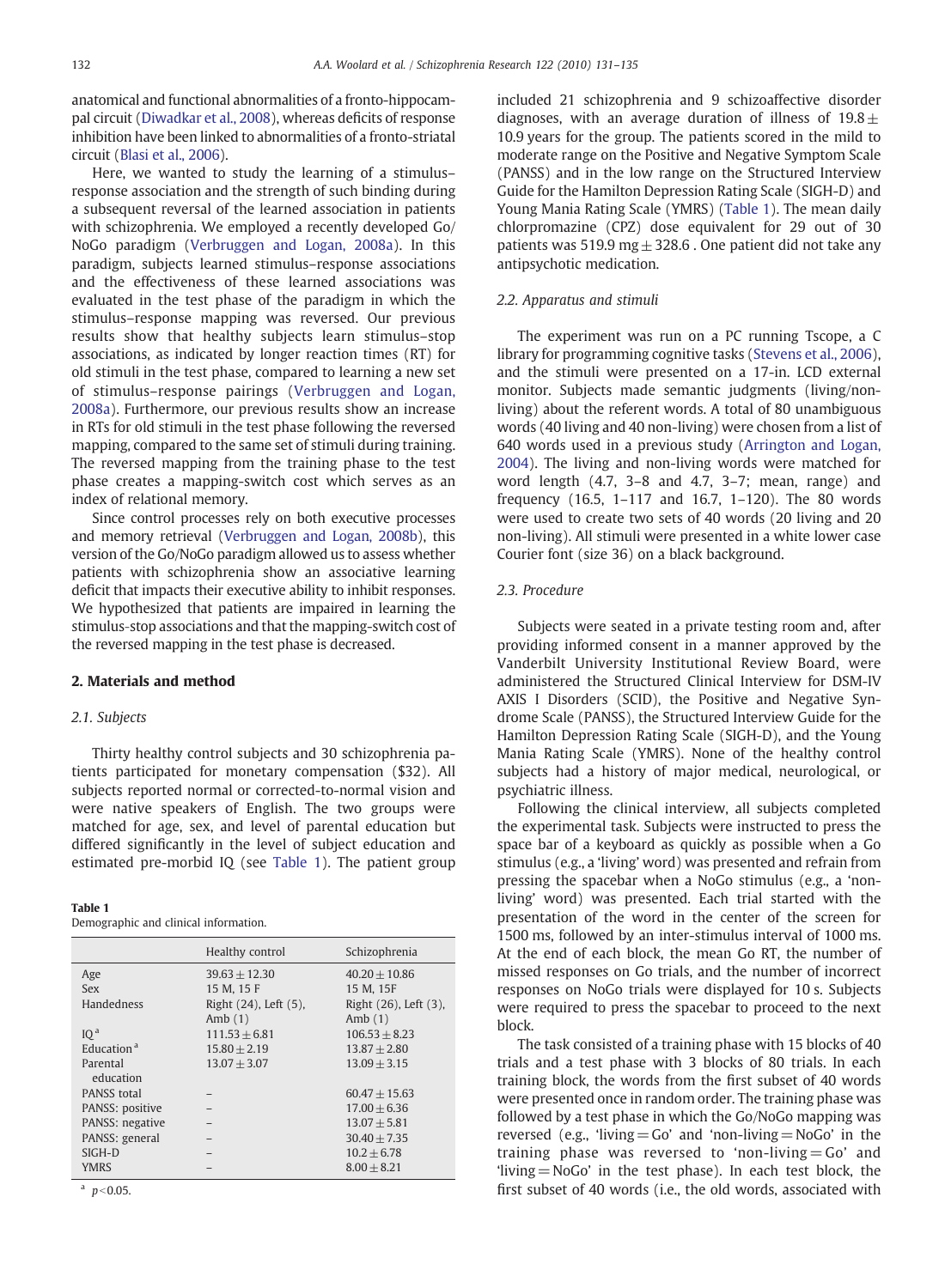the old mapping instruction) and the second subset of 40 words (i.e., the new words) were presented once in random order. The Go/NoGo mapping was completely counterbalanced in both groups (i.e., for half of the subjects, 'living=Go' and 'non-living=NoGo' in the training phase, and 'living  $=NoGo'$  and 'non-living  $=Go'$  in the test phase; for the other half of the subjects, this mapping was reversed). All subjects received new instructions after the training phase, explaining the new Go/NoGo mapping rules.

#### 2.4. Statistical analysis

We used repeated measures analysis of variance (ANOVA) to determine main effects and interactions between the two groups in the test phase. Student t-tests were used to compare simple learning indices between the two groups. All statistical analyses were performed using SPSS 15.0 or 17.0 for Windows.

# 3. Results

The Go/NoGo paradigm outcome measures were calculated as described previously ([Verbruggen and Logan, 2008a\)](#page-4-0). The percentages of correct Go trials (i.e., Go trials on which a response was executed) for the control and patient groups were 99% and 97%, respectively, and were not further analyzed. Similarly, the probability of responding on a NoGo trial was very low (control and patient groups were 2.2% and 4.3%; main effect of group:  $F(14,45) = 0.7$ ,  $p = 0.7$ ) and was not further analyzed. Mean RTs for correct Go trials were calculated after removal of RTs longer than 2.5 SDs above the mean for each trial type.

Overall the schizophrenia group showed significantly longer Go RTs when compared to the control group in both the training phase (control =  $537.0 \pm 71.3$ ; schizophrenia =  $695.8 \pm 128.0$ ; main effect of group:  $F(1,58) = 21.0$ ,  $p<0.001$ ) and the test phase (control = 586.0  $\pm$  70.1; schizophrenia  $= 702.0 + 108.7$ ; main effect of group:  $F(1.58) = 24.1$ ,  $p<.001$ ) (Fig. 1). During training, both groups learned the association between stimulus and response, as shown by the decreasing RTs over the 15 blocks (control=  $148.5±$ 94.4; schizophrenia =  $118.4 \pm 135.8$ ; main effect of block:

 $F(1,58)=7.1$ ,  $p<0.001$ ; group-by-block interaction,  $F(1,58)=$ 0.4,  $p=1.0$ ) (see Fig. 1).

For each group, we analyzed RT in the test phase by means of repeated measures ANOVA with 2 factors: stimulus type (old vs. new) and block (1–3). In the control group we found main effects of stimulus type  $(F(1,29)=11.3, p<0.01)$  and block  $(F(2,58) = 7.0, p<0.01)$ , and a stimulus type× block interaction  $(F(2,58) = 12.5, p<0.01)$ . In the patient group we found a main effect of block  $(F(2,58) = 4.6, p<0.05)$  and a stimulus type  $\times$  block interaction ( $F(2,58) = 8.2$ ,  $p < .01$ ). The stimulus $\times$  block interaction in both groups during the test phase results from the decrease of Go RTs for new but not old words across the three test blocks (see Fig. 1). The new words are not inhibited by the previously established associations during training, thus facilitating a decrease in Go RTs over the test phase. The new words were not associated with anything in the training phase and so show a learning effect similar to the one in the first three blocks of the training phase. The old words were associated with stopping in the training phase and retrieval of these associations counteracted learning of the new stimulus–response mapping during the test phase ([Verbruggen and Logan, 2008a](#page-4-0)).

We compared RT in the test phase between the two groups by means of repeated measures ANOVA with 3 factors: group (healthy control vs. schizophrenia), stimulus (old vs. new) and block (1–3). We found a main effect of stimulus  $(F(1,58)=8.1, p<0.01)$ , a main effect of block  $(F(2,57)=12.3,$  $p<0.001$ ) and a stimulus×block interaction ( $F(2,57)=15.5$ ,  $p<0.001$ ). Overall, the mean Go RT was longer in the schizophrenia group (control =  $586.0 \pm 70.1$ , schizophrenia =  $702.0 \pm 10^{11}$ 108.7; main effect of group:  $F(1,58) = 24.1$ ,  $p < .001$ ), however, there was no significant group  $\times$  stimulus  $\times$  block interaction  $(F(2,57)= 1.2, p= 305)$ . This indicates that both groups show the same degree of associative learning in this Go/NoGo task.

This primary analysis of associative learning is supported by another test of learning in this study. The mapping-switch cost (defined as the difference in Go RT between the old words in test block 1 versus training blocks 13–15) did not differ significantly between the two groups (control= 73.1  $\pm$  80.0 ms; schizophrenia = 54.6  $\pm$  91.4 ms; p = 0.407). This finding is confirmed when using a repeated measures



Fig. 1. Reaction time data: schizophrenia subjects.(SZ) have longer Go Reaction Time (RT) than normal control subjects (NC) during training of old and test for new and old words. Both groups show similar learning patterns for old and new words as well as similar mapping-switch cost from the training to the test phase.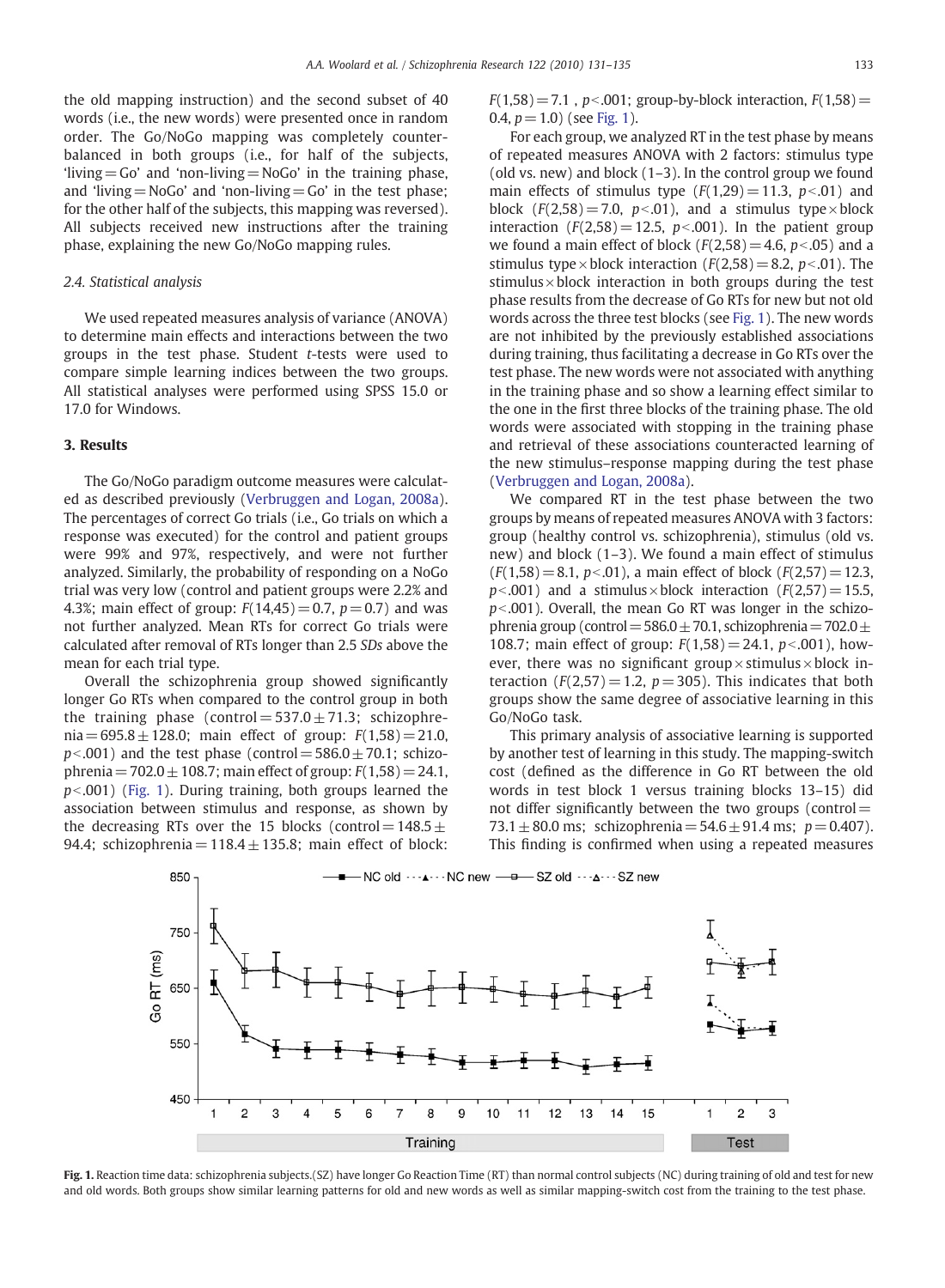ANOVA with phase (average RT in training blocks 13–15 vs. RT for old words in test block 1) and group as factors (main effect of phase  $(F(1,58) = 33.1, p<0.001)$ ; main effect of group  $(F(1,58) = 31.8, p < .001)$ ; phase × group interaction  $(F(1,58) = .7, p = .4)$ ). The mapping-switch cost in both groups was significantly different from zero (control:  $t(29)$  = 5.0,  $p<0.01$ ; schizophrenia:  $t(29)=3.3$ ,  $p=.003$ ). Because the mapping-switch cost measures the strength of the stimulus– response associations formed during training, this provides further evidence for intact associative learning in patients with schizophrenia for this particular paradigm.

# 4. Discussion

We examined associative learning in schizophrenia during the performance of a recently developed Go/NoGo paradigm ([Verbruggen and Logan, 2008a\)](#page-4-0). In contrast to our hypothesis, we did not find evidence of impaired associative learning in our group of patients with schizophrenia. Both groups exhibited an ability to learn the stimulus–response associations during training and both showed the expected inhibition by previously established associations during the reversed mapping in the test phase.

Overall, the patient group had significantly longer Go RTs when compared to the control group in both the training and test phases. This longer response execution in patients with schizophrenia is consistent with prior research ([Badcock](#page-4-0) [et al., 2002; Heinz et al., 1998](#page-4-0)). The increased RTs in the schizophrenia group may result from an information processing deficit, which has been described previously as a central feature of cognitive dysfunction in schizophrenia [\(Dickinson](#page-4-0) [et al., 2007](#page-4-0)). This slowing of RTs in schizophrenia subjects is thought to occur during the late stages of processing, following stimulus evaluation and preceding initiation of the response [\(Luck et al., 2009\)](#page-4-0). This indicates that schizophrenia subjects need more time to process the association of a stimulus (e.g., a 'living word') with a response goal (e.g., 'Go'), leading to increased response latency. Furthermore, we found that performance improved during training, with the greatest decrease in Go RT observed in the beginning of the training phase. This is characteristic of learning curves in skill acquisition ([Newell and Rosenbloom, 1981](#page-4-0)). Similar learning effects were observed for the new stimuli in the test phase: in both groups, Go RT decreased substantially from test blocks 1 to 3 for the new items, whereas the old items stayed relatively stable during the course of testing.

Our results suggest that associative memory in the context of this Go/NoGo paradigm is intact in schizophrenia. First, the initial learning of stimulus–response associations in the training phase was not impaired in the schizophrenia sample. This implies that the acquisition of associations is intact. Second, the mapping-switch cost of the reversed mapping was similar between the two groups. Had the patients with schizophrenia failed to establish adequate associations during training, then we would have expected a decrement in the mapping-switch cost.

Our findings run contrary to our own hypothesis and to the existing literature on associative learning in schizophrenia. Impairments in making associations have been implicated in schizophrenia since Bleuler defined 'loosening of associations' as a hallmark feature of the disorder ([Bleuler,](#page-4-0) [1911\)](#page-4-0). Since then, researchers have reported abnormal associative learning in schizophrenia. Studies have provided evidence implicating an impairment in associative learning in schizophrenia and their first-degree relatives using latent inhibition and Kamin blocking tasks ([Martins Serra et al.,](#page-4-0) [2001](#page-4-0)). Others have used classical conditioning paradigms to demonstrate abnormal associative learning in schizophrenia ([Jensen et al., 2008](#page-4-0)). [Diwadkar et al. \(2008\),](#page-4-0) using an associative learning/memory task, showed that patients with schizophrenia had a slower rate of learning than control subjects. All of these studies provide evidence for an impairment in associative learning in schizophrenia.

In contrast to the studies reviewed above, we employed a novel version of a Go/NoGo paradigm to study associative learning in schizophrenia. Some investigators have explored response inhibition and executive control during Go/NoGo paradigms in schizophrenia [\(Kiehl et al., 2000;Weisbrod et al.,](#page-4-0) [2000](#page-4-0)), but, to the best of our knowledge, such paradigms have not been used previously to examine associative learning in schizophrenia. The fact that our schizophrenia sample showed intact associative learning in the context of a Go/NoGo task might provide a clue towards understanding the neural basis of associative learning deficits in schizophrenia.

As noted above, we expected a weaker associative binding of the stimulus (e.g., a 'living word') to the response (e.g., 'Go') in the patient group, which would facilitate the "unlearning" of associations during the reversed mapping. We hypothesized that this is due to a specific associative learning deficit in a fronto-hippocampal circuit in schizophrenia [\(Diwadkar et al., 2008\)](#page-4-0). However, it is likely that our task is testing several circuits involved in associative learning in schizophrenia. There is indeed emerging evidence that the learning of stimulus–response associations and the subsequent reversal during a test phase involve two neural circuits. For example, Casey et al. demonstrated the recruitment of both fronto-striatal and fronto-hippocampal circuits using fMRI during a stimulus–response compatibility task ([Casey](#page-4-0) [et al., 2002\)](#page-4-0). Their results indicate that striatal circuitry is involved in indexing the extent of interference from a well learned stimulus–response association [\(Berns et al., 1997;](#page-4-0) [Grafton et al., 1995; Rauch et al., 1998\)](#page-4-0). In contrast, recruitment of a hippocampal circuit was involved in the explicit learning and retrieval of associations between a stimulus and a response. Our data are consistent with a normal interference effect in schizophrenia, but our experimental design (employing 15 training blocks) and the overall slowed RT in schizophrenia might not have allowed us to detect a potential hippocampal deficit in schizophrenia. Furthermore, task switching has been reported to be relatively unaffected in schizophrenia ([Cools et al., 2000; Wylie et al.,](#page-4-0) [2008](#page-4-0)), which could have made it more difficult to reveal an associative learning deficit during the test phase. Taken together, our finding of intact associative learning during a Go/NoGo task, in the context of associative memory impairments in other experimental paradigms, supports the notion that schizophrenia affects specific cognitive modules and neural circuits.

The current study has several limitations that need to be addressed with further research. We studied chronic patients, treated with antipsychotic medication, and we cannot exclude an effect of medication, as was seen in previous studies